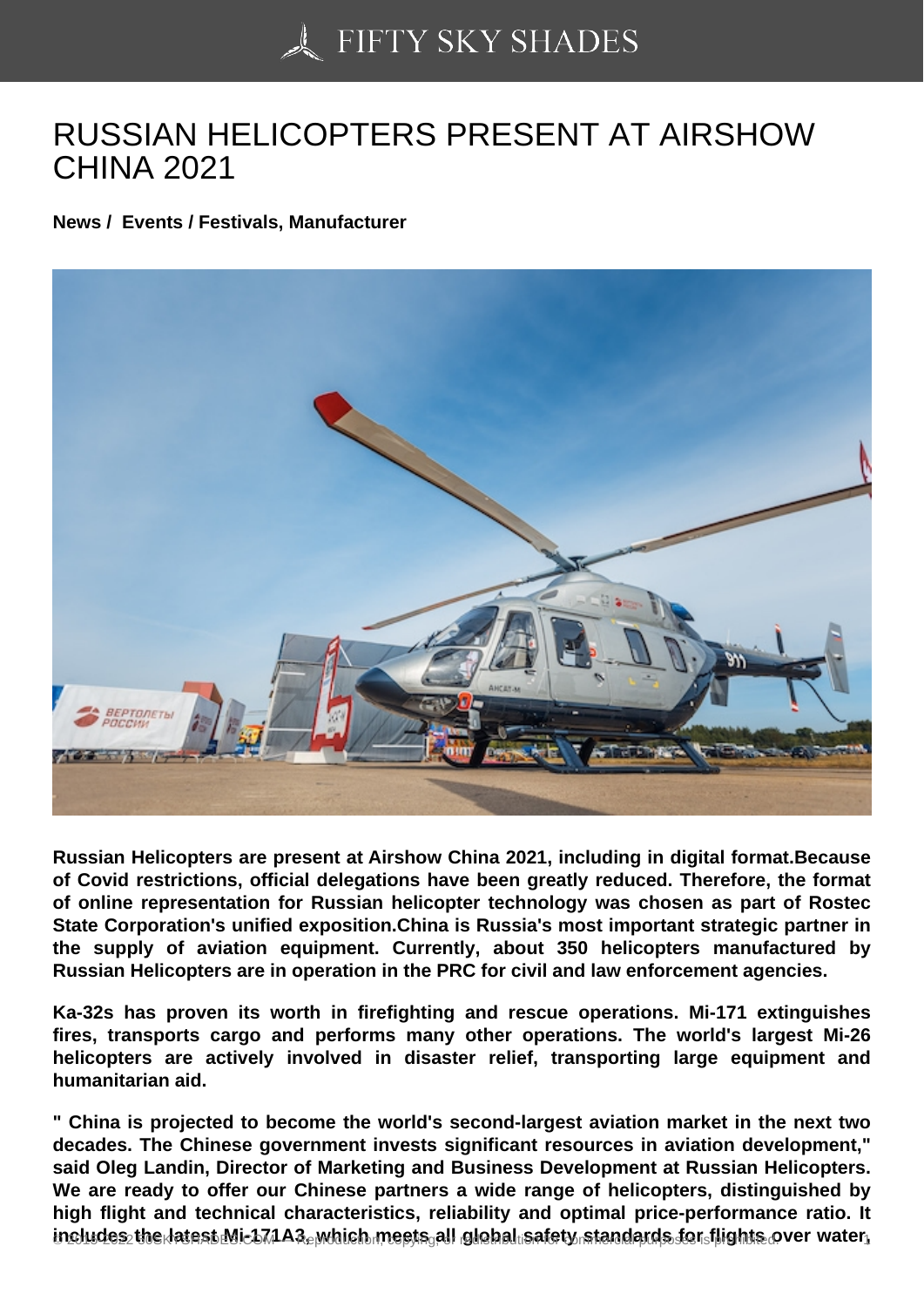## **the mid-sized multi-purpose helicopter Ka-62, light Ka-226T and modernized Ansat-M and Ka-32A11M, as well as unmanned BAS-200 and VRT-300 aircraft systems."**

**Ansat-M** is a light twin-engine multipurpose helicopter. It can be transformed into a passenger or cargo version and equipped with a medical module. Ansat is certified for the installation of an emergency landing system and a cargo winch. An upgraded version of the Ansat-M helicopter is undergoing flight tests. The helicopter is equipped with a new fuel system, providing a greater range. The share of composite materials has been increased from 15 to 35%, which allowed to reduce aircraft weight and to integrate of new avionics. In besides, Ansat-M got main rotor with improved aerodynamics and will receive new tail blades. Their use will increase speed and flexibility, as well as help to reduce the noise level in helicopter cabins. A new anti-icing system and a 3-channel autopilot are planned for an aircraft.



**??-32?11?** is a deep upgrade of internationally proven Ka-32A11BC. The helicopter is equipped with modern gas-turbine VK-2500PS-02 engines with an electronic digital automated control system. Because of higher engines power, it can be used an external suspension with a payload increased to 5300 kg. Ka-32A11M has received a "glass cockpit" - a new digital set of onboard equipment KBO-32, which will allow using helicopter at any time of day and night, in any weather, on land and at sea. The helicopter's onboard networks and switchgear were upgraded, as well as the interior and exterior lighting. The cockpit is adapted to use with night vision goggles. Its firefighting capabilities were significantly expanded by the new firefighting system SP-32. Such a system can deliver up to 4,000 liters of fire-extinguishing fluid to the point of fire and perform its controlled release, including in sub-zero temperatures.